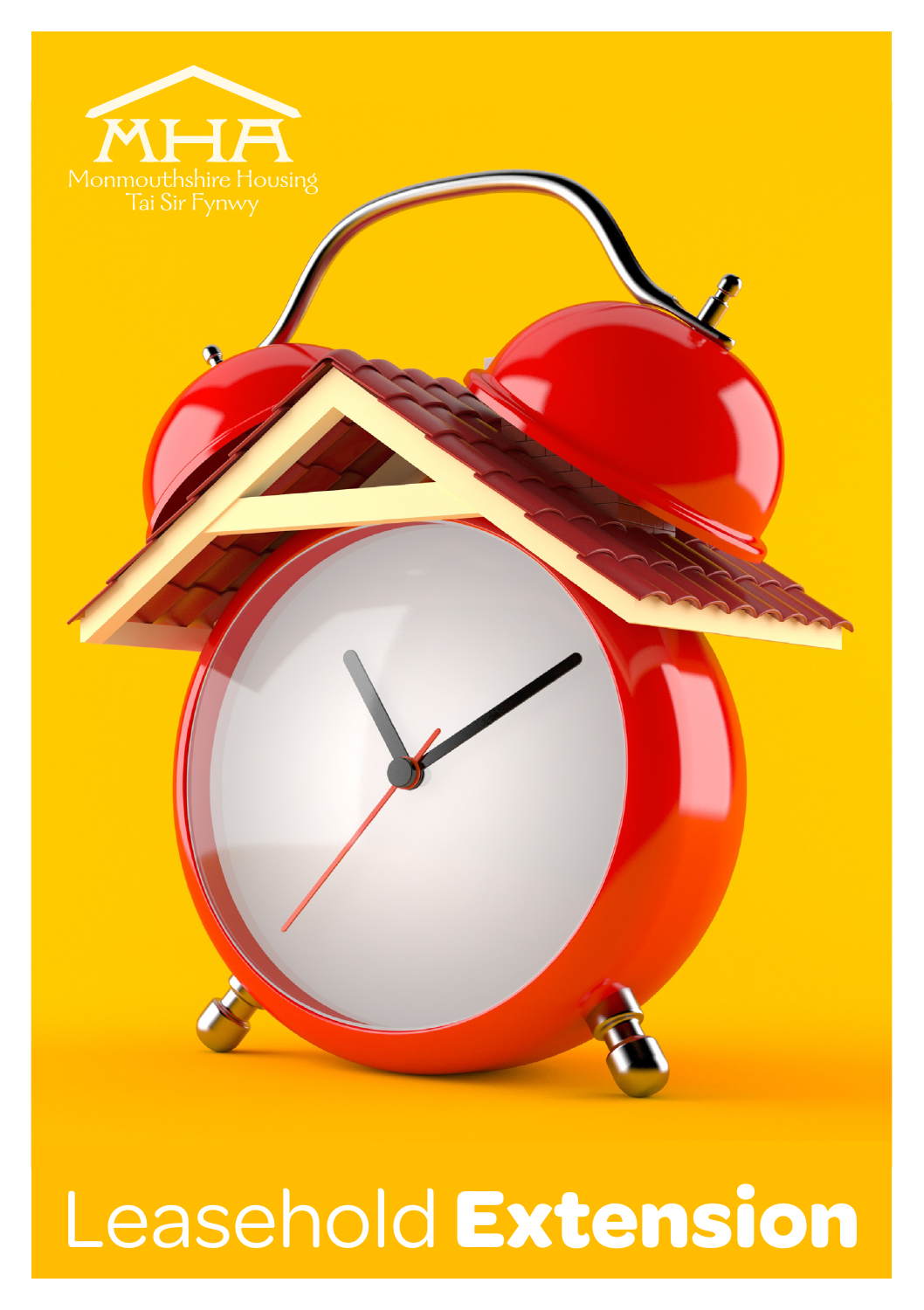## **Introduction**

This guidance is not meant to describe or give a full interpretation of the law, this is the responsibility of the courts. It is highly recommended that you seek independent legal advice before starting the process to extend your lease.

As a flat on a long lease reduces in value over time, the law gives all leaseholders who have a lease issued under the Right to Buy legislation, the statutory right to extend their lease by 90 years once they have owned it for two years.

The leaseholder who is seeking to extend the lease has to pay a premium (ie. a one off payment) for the extension. The premium is calculated by a qualified valuer. The valuer should be a member of the Royal Institution of Chartered Surveyors with experienced in carrying out these types of valuation. Valuation is not an exact science and so the valuer may provide a "range" of valuations. We can either jointly appoint a valuer or we can appoint one each to negotiate and agree a figure.

As well as the premium, the leaseholder is responsible for paying the landlord's legal and valuation costs.

There is no specific time when a lease extension should be requested. Although, if one is not requested during the existing term of a lease, it cannot be done after the term has expired. However, it may be important not to leave it anywhere near that long. This is because mortgage lenders can be reluctant to lend money secured against a lease if the term of a lease falls below 80 years. This may create difficulties if you wish to sell or re-mortgage and the costs of extending may be considerably higher.

There is a formal notice to serve if you wish to extend the lease. However, we are happy to negotiate with you and if we agree terms, we can grant the extended lease without needing to go through the formal process which may save costs. Both processes are set out on the following pages.

## **Informal Process**

By legal agreement between the leaseholders and MHA.

#### **Things to consider if using the informal process:**

- It may be cheaper than the formal process in respect of legal costs (and valuation costs if a single valuer is used).
- The process could be quicker than the formal statutory route.
- The lease extension term, ground rent and costs can be whatever is agreed between you and MHA, though MHA would broadly follow the same principles set out in the formal process. (90 year extension, no ground rent and the basis of valuation for the premium would be exactly the same as if a notice had been served)
- We recommend jointly instructing an RICS surveyor to value the premium you must pay, in this case, only one valuation would be required. You may decide to appoint your own valuer in which case the valuers would discuss and try and agree the premium. You would still be liable for the cost of MHA's appointed valuer as well as your own.
- All estimated costs are payable before the process is started.

You complete MHA's application form and pay valuation, legal and administration fees.

You will need to instruct your own solicitor. If you want your own valuation you should also instruct your own valuer.

MHA contacts our solicitor and instructs independent RICS valuer.

Negotiations if there are separate valuers. Once figure is agreed, Legal work carried out.

If agreed: terms and costs agreed between solicitors (costs may increase).

Lease extended by 90 years or less.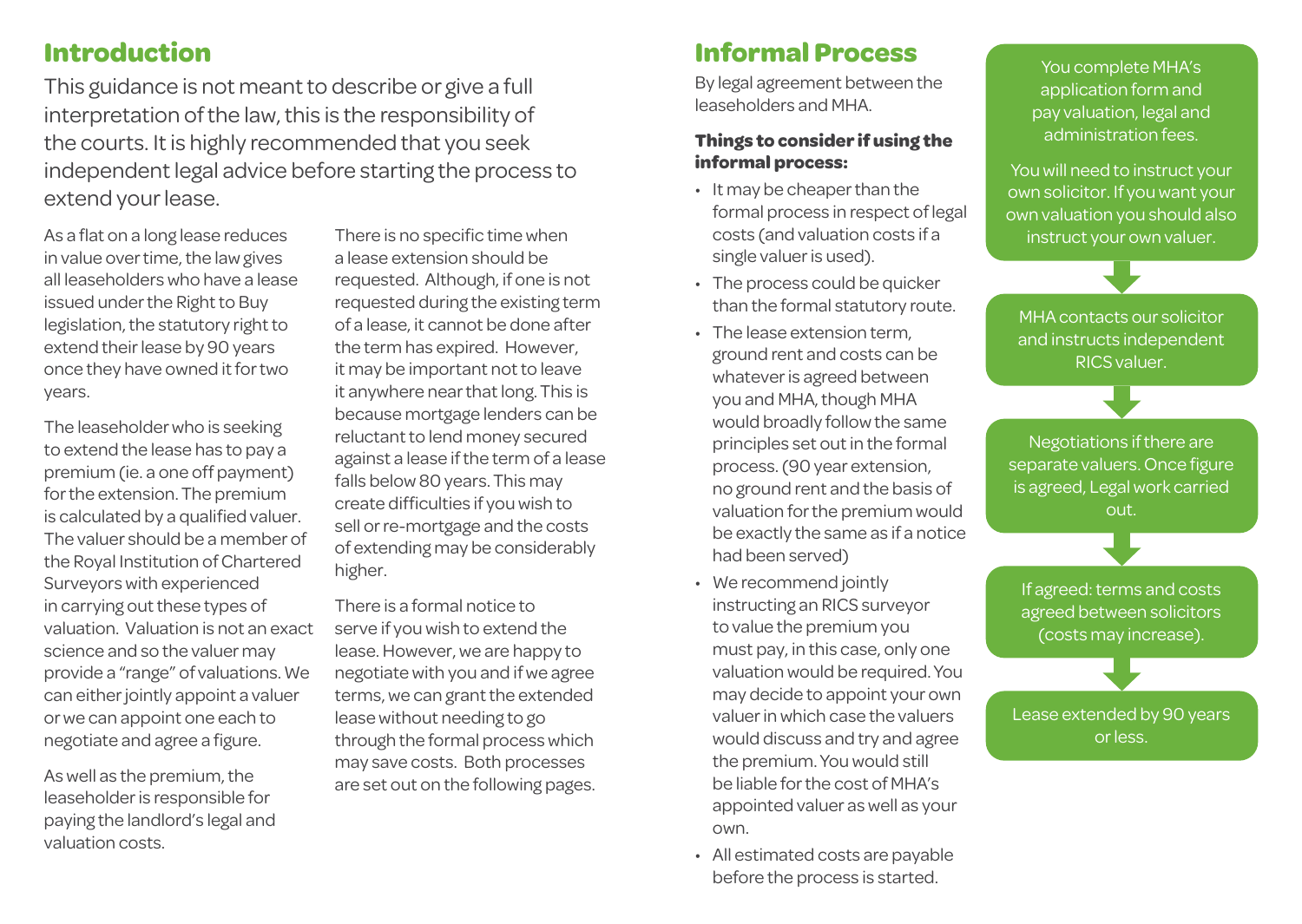## **Formal Statutory Process**

Laid down in the Leasehold Reform, Housing and Urban Development Act 1993.

#### **Things to consider if using the formal process:**

- Eligibility you must have owned the property for at least two years.
- The process is commenced by you serving notice on us. You will need to instruct a solicitor and valuer to do this.
- Following the lease extension, you would be subject to a 'peppercorn rent' instead of ground rent, meaning you would no longer pay ground rent.
- A fixed extension of 90 years would be granted (in addition to the remaining term on your lease).
- Two valuations are required: yours and MHA's. (You will be liable to pay for both valuations).
- You would pay a deposit of £250 or 10% of the premium proposed to MHA on the start of the process.

MHA's notice agrees new lease and accepts price proposed.

Leaseholder prepares to serve notice by employing a valuer to cost extension and a solicitor to serve notice on MHA.

We will serve a notice which will require you to pay deposit.

MHA contacts its solicitor.

MHA has 21 days to request further information and carry out its own valuation (giving three days' notice of need for access).

MHA serves counter notice by the date specified in the Section 42 notice (not less than 2 months).

MHA's notice agrees new lease and proposes different price to that which you have proposed.

If not resolved, application can be made to Leasehold Valuation Tribunal to determine the premium (and any other issues in dispute).

Terms of extended lease agreed between solicitors. The legal and valuation cost as well as the premium is paid by you before completion

Lease extended for 90 years.

Lease not extended.

Request for lease extension rejected.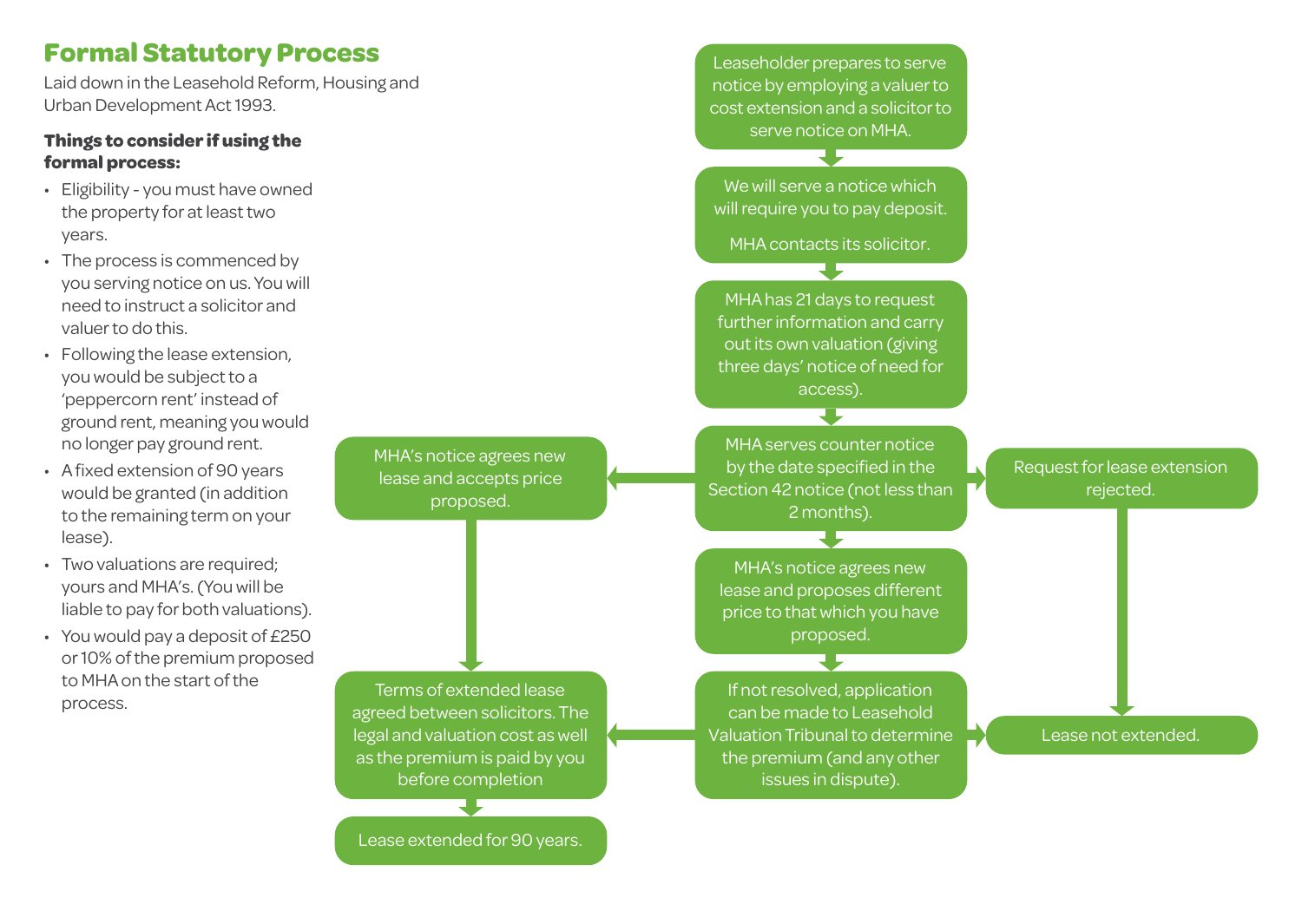# **Costs and Charges**

The cost of every lease extension is likely to be different, so the legal and valuation fees listed below are estimates only. In each case you will be advised of the actual fees.

### **Informal Lease Extension**

#### **Valuation fee**

£400 plus VAT (We will use an RICS qualified surveyor). If you instruct your own valuer, you are also responsible for their fee in addition.

#### **MHA's legal fees**

£750 plus VAT (assuming a single valuer is appointed. If you instruct your own, costs may be higher).

#### **MHA's administration fee** £75 plus VAT.

#### **Your legal fees**

This is for you to agree with your solicitor.

All estimated costs are payable before the process is started.

### **Formal Lease Extension**

#### **All fees as set out in the informal process plus:**

- Legal fees will be higher than with the informal process because, as well as dealing with the renewal lease, MHA's solicitor has to consider the notice and your proposal and prepare and serve a counter notice. Costs will also be higher if the terms and premium cannot be agreed.
- You will be liable to pay both your and MHA's valuation and legal costs in addition to MHA's administration fee.
- A deposit of £250 or 10% of the premium proposed to MHA on the start of the process.

Information about the premium, which is payable in addition to the fees and costs is set out on the next page.

If you want to use the informal process, we may require payment of any debt on your account with MHA first.

### **How much will the premium be?**

The premium will be assessed by the valuer(s) and if more than one, they will try and agree.

#### **They will look at:**

(a) The reduction in value of our interest in the property once your lease is extended (including the loss of rent if any was payable).

(b) What is known as "marriage value" – ie the increase in the value of your lease (which is likely to be more than the reduction in value of our interest). The shorter the existing lease, the greater this figure is likely to be. If your lease still has 80 years to run, nothing is payable for marriage value.

(c) Compensation for loss in value of any interest we may have in other property (which is unusual).